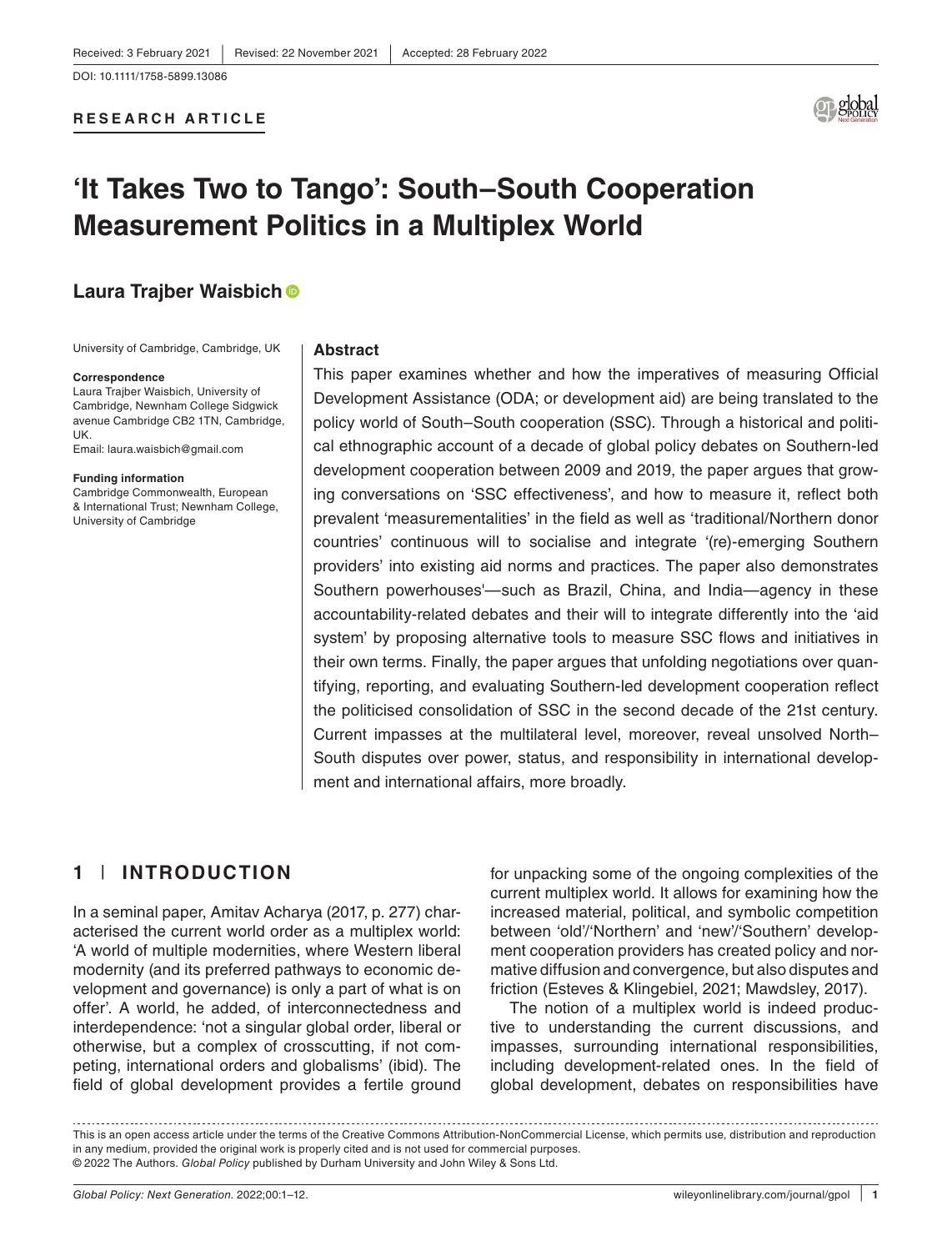expanded, intertwined with a growing need to account and measure development and development cooperation flows (Fukuda-Parr & McNeill, 2019; Mitchell, 2002; Rottenburg, 2009). Rather than being static, understandings of responsibility and measurement in the field are currently being disputed and (re)negotiated in light of the major geopolitical shifts in the past two decades and the changing geographies of development across the North–South divide. The 'rise of the South' and of South–South Cooperation (SSC) is a major element in this changing landscape (Eyben & Savage, 2013).

This paper provides an empirically based account of the ongoing disputes over whether and how to measure SSC. It examines two United Nations (UN) High-Level Conferences on South–South Cooperation (in 2009 and 2019) and treats them as 'diagnosis events'<sup>1</sup> for investigating how the imperatives of measuring Official Development Assistance (ODA; or development aid) are being translated to the policy world of SSC.<sup>2</sup> By doing so, it also examines the effects of growing 'international development measurementalities', as labelled here, on North–South power relations and on broader disputes over responsibilities in the field of global development.

The paper makes three major contributions. First, it argues that growing conversations on 'SSC effectiveness', and how to measure it, reflect both prevalent 'measurementalities' in the field as well as 'traditional donor countries"—members of the Organisation for Economic Co-operation and Development's Development Assistance Committee (OECD-DAC)—continuous will to socialise and integrate Southern countries into existing aid norms and practices. Second, the paper demonstrates 'Southern providers"—particularly rising powers such as Brazil, China, and India—agency to negotiate their *differentiated integration* in the 'aid system' by proposing alternative tools to measure their development cooperation flows and initiatives in their own terms. Finally, the paper argues that unfolding *measurement battles* over quantifying, reporting, and evaluating SSC reflect the 'politicised consolidation' of SSC in the second decade of the  $21<sup>st</sup>$  century (Waisbich & Mawdsley, 2022). These measurement battles and impasses at the multilateral level reveal unsolved North– South disputes over power, status, and responsibilities in international development and international affairs, more broadly.

## **1.1** | **Responsibility, accountability, and effectiveness in global development**

Responsibility, accountability, and development effectiveness are key themes in global development politics. Responsibility in world politics refers to the ways in which the international community negotiates how a range of international actors (states, international

#### **Policy Implications**

- Finding ways to expand global policy conversations about whether and how to measure South–South development cooperation (SSC) flows and its overall impact is paramount in the context of Agenda 2030 and the COVID-19 green and inclusive recovery.
- Policy makers should acknowledge that SSC is different from, but not contrary to, traditional Official Development Assistance (ODA) and that Southern providers will have to come up with their own policy and methodological solutions to the need to count and account their development cooperation.
- Policy makers should acknowledge that Southern providers' critical diplomatic resistance to the need to measure SSC using existing DAC tools and standards has been accompanied by a series of more accommodating stances and initiatives. Southern countries are not monolithic, and both governments and knowledge actors are increasingly willing to measure their development efforts in their own terms.
- Policy makers should foster policy and methodological debates on SSC measurement that engage with the particularities of this vast set of Southern-led development cooperation exchanges and value Southern-led efforts. This is a necessary step to update and operationalise the common but differentiated responsibilities principle in the 21st century.

organisations, transnational nongovernmental entities) should behave and be answerable for their acts. It is also about how power is (or should be) exercised and tamed in world affairs (Grant & Keohane, 2005). International responsibilities can be positive or negative, historical or prospective, productive or preventive, moral or legal, general or special, formal or informal (Bukovansky et al., 2012). In some issue-areas, they materialise in specific policy norms, such as the Responsibility to Protect (R2P) in the security domain or the Common But Differentiated Responsibility (CBDR) principle in global environmental negotiations. In other cases, discussions around responsibility remain at the discursive level, without an explicit policy translation (Vetterlein & Hansen-Magnusson, 2020).

Global development is a field largely ruled by 'soft law' (Paulo & Reisen, 2010). There discussions on responsibilities have been shaped largely by persistent hierarchies, which assigned different roles and duties to 'rich Northern donors' and 'poor Southern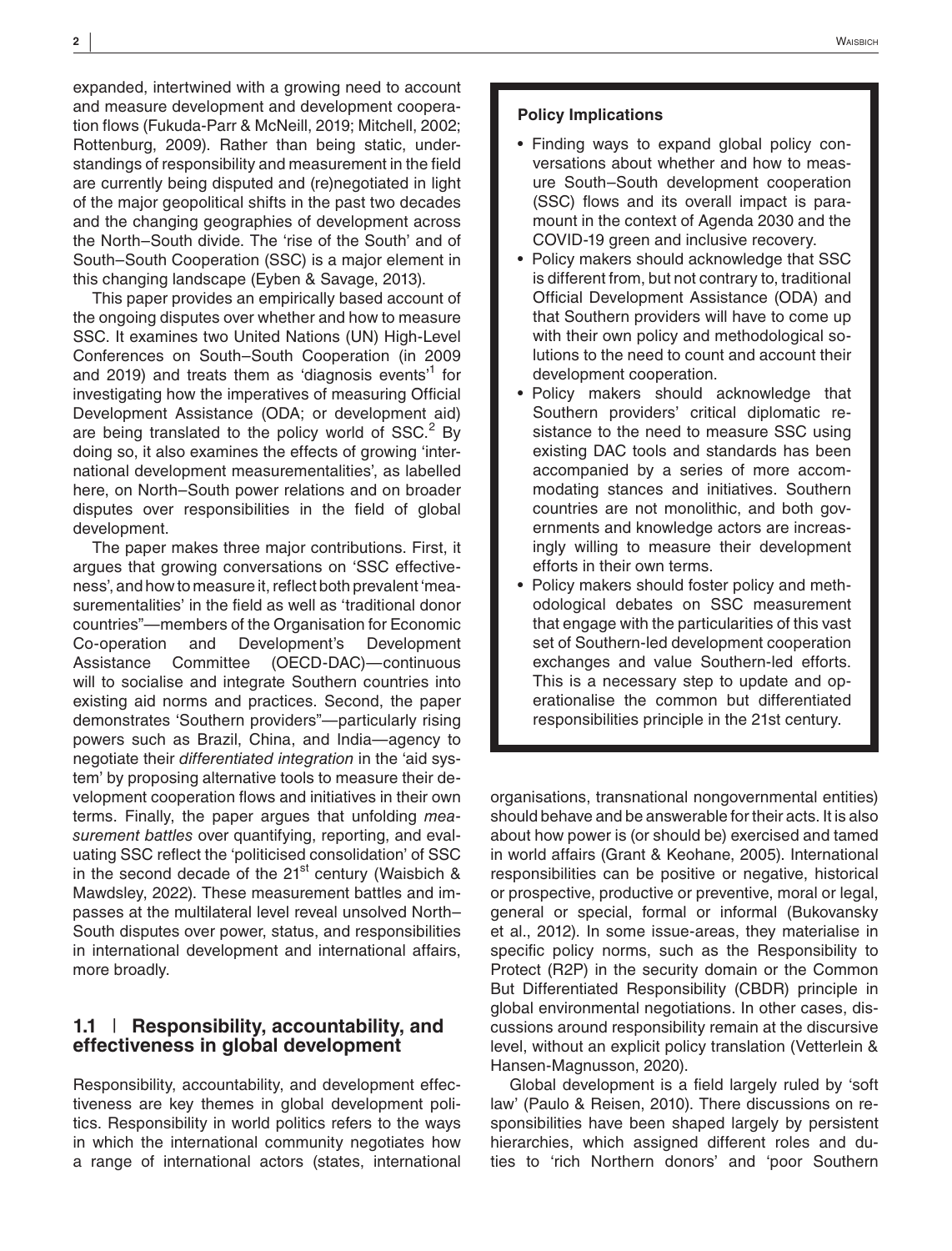recipients' taking part in the 'development dance' (Swedlund, 2017). Donor countries are expected to fulfil a duty to alleviate poverty 'in the South' and comply with a range of DAC-led standards and 'best practices'. This includes meeting the internationally agreed 0.7% ODA/ GNI target and account for overall progress on promoting development abroad. Throughout the 2000s, as the so-called 'Aid/Development Effectiveness Agenda' progressed, donorship responsibilities became more and more responsive to management and performancebased understandings of 'development accountability'. Under this paradigm, donor countries are expected to follow DAC-led standards and tools to quantify and report ODA flows and evaluate the impact of development aid on the ground (Clemens & Moss, 2005; Eyben et al., 2015). Measuring (quantifying, assessing, and reporting) development cooperation is, therefore, an essential component of what 'good donorship' means.

## **1.2** | **Prevalent development measurementalities and the growing need to measure South–South cooperation**

International development is a field governed by expertise and by numbers (Ferguson, 1994; Li, 2007; Mitchell, 2002). The language of numbers articulate global development norms, such as the Sustainable Development Goals (SDGs; Fukuda-Parr & McNeill, 2019), and shape 'good donorship' practice of measuring international development flows (Eyben et al., 2015; Paulo & Reisen, 2010; Rottenburg, 2009).

The politics of measuring development and development cooperation has gained new contours in the 2000s, the geographies of power and poverty kept changing within and across the North–South divide. These shifts prompted new debates on how to measure national development, growth, and inequality under a new 'universal' Agenda for Sustainable Development. New debates also emerged around how to better measure development cooperation, both in the need to 'modernise' the concept of ODA and its metrics (Sumner et al., 2020) as well as new measurement politics around whether and how to count and account for development cooperation flows coming from 'Non-DAC' countries—or 'Southern providers'—such as Brazil, China, India, Turkey, Mexico, and many others.

To look at these emerging measurement politics, I employ the notion of 'measurementality': a concept that draws on Michel Foucault's notion of 'governmentality' widely employed by critical development scholars (e.g., Ferguson, 1994; Li, 2007)—as well as on social science scholarship on the power of quantification in public and social life (Espeland & Sauder, 2007; Porter, 1995; Scott, 1999). When discussing 'measurementality' in environmental politics, Turnhout et al. (2014) characterise it as a form of neoliberal governance that emerges from privileging scientific techniques for assessing and measuring that renders the measured world commensurable and exchangeable. Measurement, therefore, functions not only to generate knowledge and comparisons but also to shape power relations. In the case of development, over-reliance on targets and indicators generates perverse incentives, distortion, and governmentality effects (Fukuda-Parr & McNeill, 2019; Mitchell, 2002). Development-related measurement artefacts and tools, moreover, contribute to boundary-making and to generating and reiterating hierarchies between 'donors' and 'recipients' (Eyben et al., 2015; Jensen & Winthereik, 2013; Mosse, 2011; Rottenburg, 2009), as well as between 'old'/'Northern' and 'new'/'Southern' donors.

As the global footprint of Southern powerhouses kept expanding materially and politically, questions around 'SSC effectiveness', and how to measure it, became central to international development politics and policy debates. Like DAC donors in preceding decades, Southern providers—particularly rising powers such as Brazil, China, and India—were subjected to multiple pressures (by global and domestic constituencies) to quantify and justify their development cooperation flows. At the global level, this became visible throughout the 2010s in the growing attempts by the OECD-DAC and its members to integrate—or 'socialise'—Southern providers into existing development aid norms and practices, along the lines proposed by the OECD-led 'Aid/ Development Effectiveness Agenda' in the early 2000s (Esteves & Assunção, 2014; Kim & Lightfoot, 2011). Although these attempts managed to initiate a conversation on 'SSC effectiveness' and how to measure it, they have also left many unsolved issues.

## **2** | **NAIROBI (2009) AND THE BIRTH OF THE SOUTH–SOUTH COOPERATION MEASUREMENT PARADOX**

The growing efforts to measure SSC and the particular governance and boundary-making effects it has generated can be distilled from a decade of global policy debates that took place between the 2009 and the 2019 UN High-Level Conferences on South–South Cooperation. The first one took place in Nairobi, Kenya, in 2009. The conference was held to celebrate the 30th anniversary of the historical landmark 1978 Buenos Aires Plan of Action on the promotion of technical cooperation for development among the then Third World. In a (post) post-Cold War setting, SSC narratives in Nairobi were somewhat updated to fit a global landscape marked by the Millennium Development Goals and by the 'Aid/Development Effectiveness Agenda' (Esteves & Assunção, 2014; Pino, 2014).

The Nairobi Outcome Document clearly reflects the already shifting North–South dynamics at the time.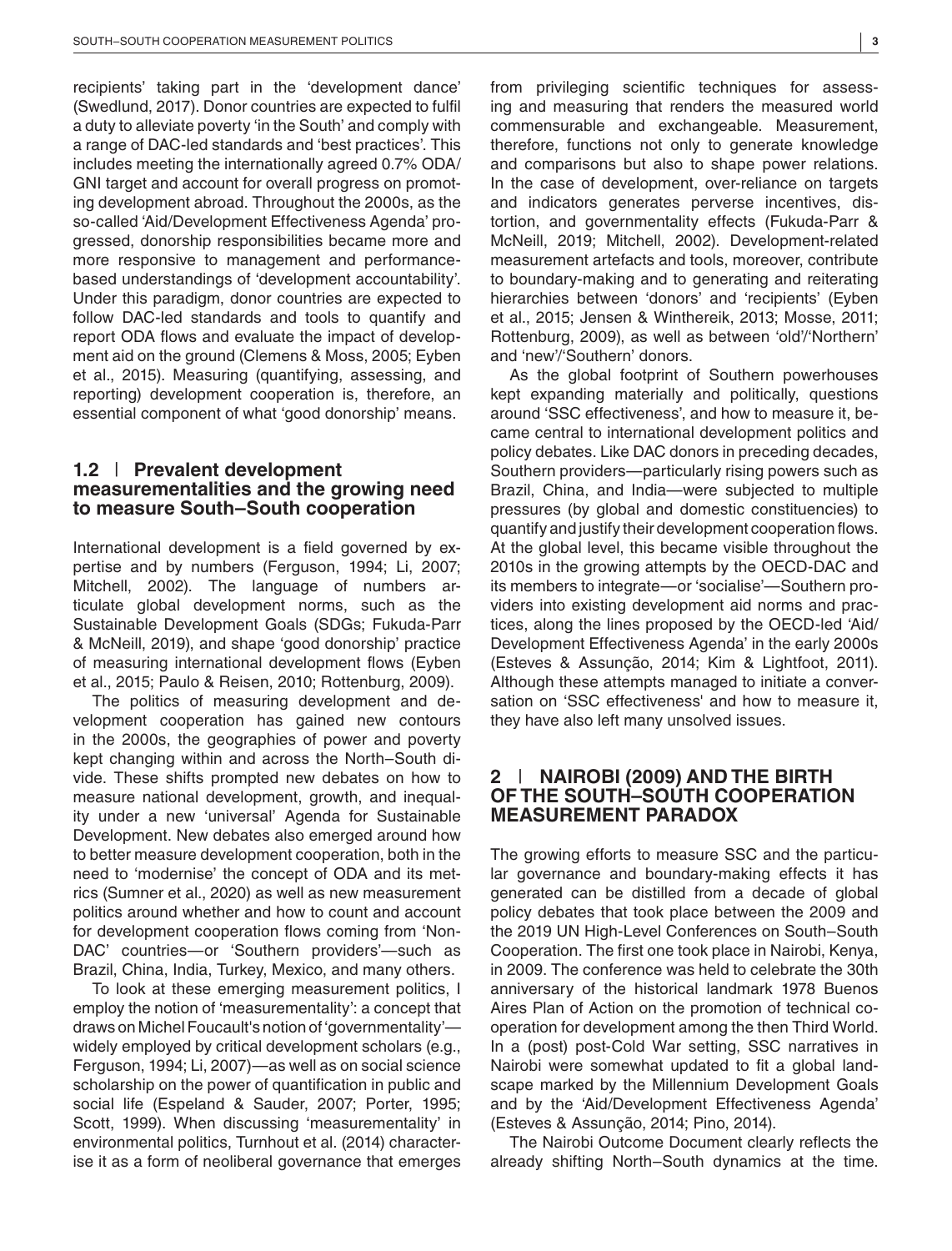The document featured Southern providers' major 'differentiation claims' of SSC being different but also better than traditional Northern-led development aid. $3$  It also reiterated frequent G77 + China stances at the UN based on the Common But Differentiated Responsibility principle that SSC was 'not a substitute for, but rather a complement to, North–South cooperation' (UNGA, 2009, para. 14). It introduced, nonetheless, an intra-South differentiation between 'small and large' Southern countries and between the traditional technical cooperation among developing countries and other forms of South–South exchanges (including development finance, trade, and foreign investments) practised by so-called 'rising or emerging powers' (Bracho, 2017). In Nairobi, UN members 'recognize[d] the solidarity of middle-income countries with other developing countries with a view to supporting their development efforts, including in the context of South– South and triangular cooperation' (para. 7). More importantly to the issue under discussion here, Nairobi marks the first formal mentions of 'SSC effectiveness' and measurement in an intergovernmental negotiation at the UN. The document featured an explicit mention of the need to enhance the 'development effectiveness of SSC' by strengthening its alignment with national development priorities on the ground as well as fostering SSC transparency, accountability, and overall resultbased management (para. 18). This was followed by a paragraph on measurement that encouraged 'developing countries to develop country-led systems to evaluate and assess the quality and impact of South–South and triangular cooperation programmes and improve data collection at the national level (…) while bearing in mind the specific principles and unique characteristics of South–South cooperation' (para. 20, c).

Undeniably Nairobi constitutes a first attempt—at the intergovernmental level—to introduce SSC partnerships into what Zoccal and Esteves (2018, p. 135) called the 'donorship doxa': the set of norms and standards created by the OECD-DAC to guide the community of 'traditional' ODA donors. As mentioned before, numerous aid-related (soft) norms revolve around measuring and reporting development cooperation flows and their impact. Although seeking to achieve some kind of normative convergence between SSC and ODA, and between 'Northern' and 'Southern' development cooperation providers, the Nairobi agreement was, nonetheless, insufficient. Not only was the effectiveness-related language in the text vague (Pino, 2014), but the years following Nairobi were marked by a series of unsuccessful OECD-DAC attempts to fully 'socialise' rising powers and bring them under the 'Effectiveness Agenda' tent. This became clearer during and in the aftermath of the High-Level Forum on Aid Effectiveness in Busan (2011), when rising powers such as Brazil, China, India, and South Africa kept resisting full integration into existing ODA measurement and reporting frameworks

and never formally joined the 'equator-less' Global Partnership for Effective Development Cooperation (Eyben & Savage, 2013; Mawdsley et al., 2014). Rising powers also refrained from committing to any financial target for their SSC engagements and remained sceptical about the efforts to devise new accounting and/or reporting tools in the context of Agenda 2030, including metrics such as the Total Official Support for Sustainable Development (Besharati, 2017; Bracho, 2017).

Nonetheless, having 'effectiveness and measurement-related language' in Nairobi's Outcome Document was in itself a sign of the persistent measurementalities in the field and more importantly a sign of an increasingly visible *measurement paradox* for Southern providers. On one hand, practitioners within the most active SSC champions believed some sort of measurement could indeed bridge the knowledge gap around their development cooperation flows and results. More information could either debunk overly negative narratives about SSC or even help Southern countries to demonstrate a positive and 'unique' development impact on the ground. In the words of the Ibero-American General Secretariat (SEGIB), measurement helps to strengthen the overall political narratives around SSC and 'validate the political discourse that proposes this method as a low-cost, direct-impact, effective, efficient, and beneficial way for cooperation' (PIFCSS, 2016a, cited in Escallón, 2019).<sup>4</sup> On the other hand, measuring SSC could also open this very political project to challenge and contestation. Measuring could reveal spending and flows, as well as shortcomings and tensions, notably on the ground.

Ultimately, as a pervasive form of governmentality, the growing efforts to measure SSC not only inserted South–South partnerships into existing development evidence politics (Eyben et al., 2015)—of what counts as evidence, impact, or change—but added an additional geopolitical layer as SSC became the object of external estimates by 'traditional/Northern' development actors and with their tools and standards (Besharati & MacFeely, 2019). Indeed, in the past decade, OECD reports started to include estimates on development cooperation flows of 'Non-DAC' providers, including Brazil, Chile, China, Colombia, Costa Rica, India, Indonesia, Mexico, Qatar, and South Africa (OECD, 2015). Although some countries were happy to join the list of donors and send their data voluntarily to the OECD to be reported according to existing ODA standards, others such as Brazil, China, and India openly resisted OECD-DAC outreach.

The geopolitical implications of this measurement paradox only grew in the aftermath of Nairobi and as debates on Agenda 2030 progressed. For some development experts within large Southern providers, there was an opportunity and a pragmatic need to capture the SSC-specific 'contributions to the SDGs' (Corrêa, 2017; Esteves, 2018). More and more, being able to tell an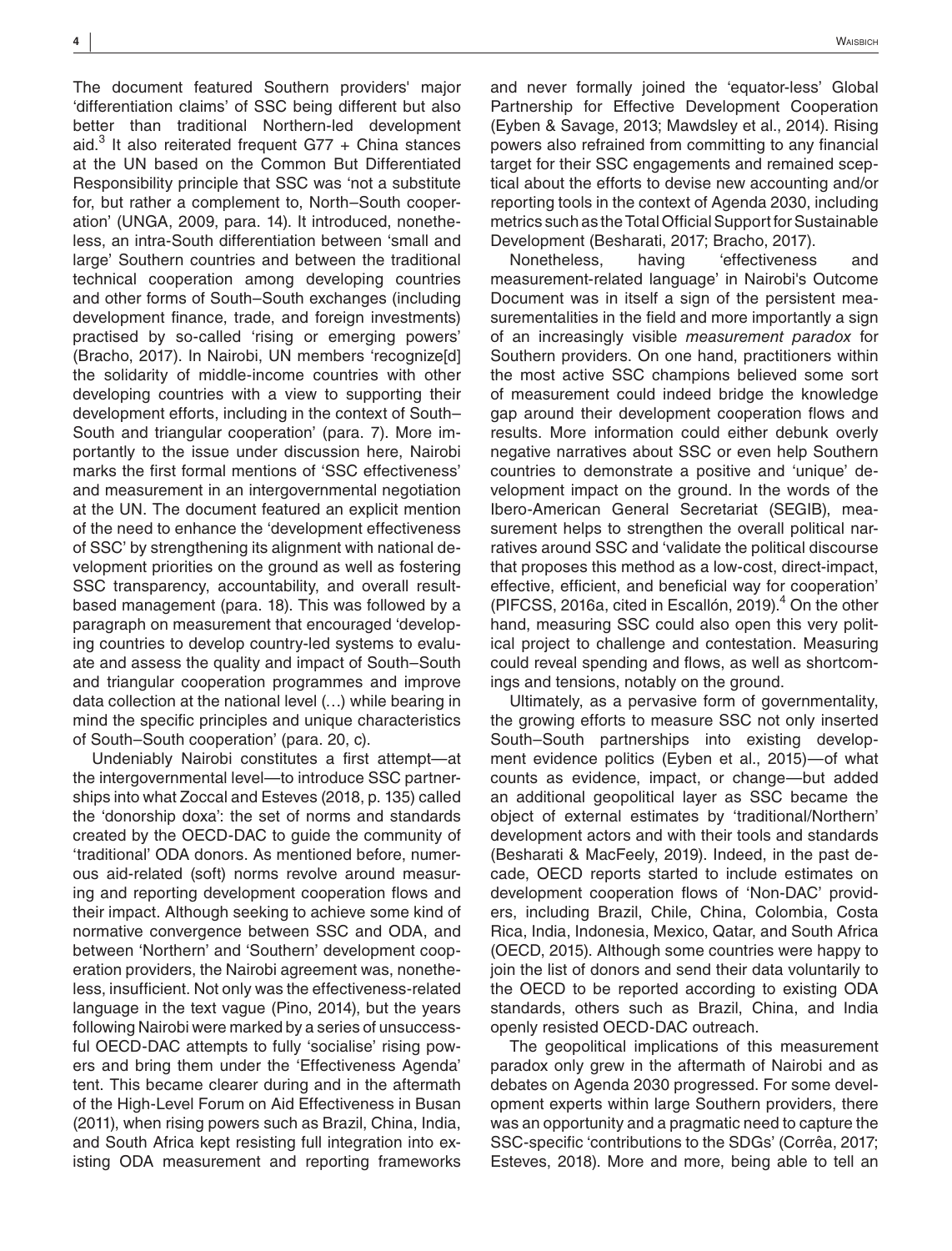'impact story' could serve rising powers' status-seeking and reputation-building strategies by internationally showcasing their ever-growing efforts, generosity, and successes. Concurrently, experts also showed signs of uneasiness with the measurement agenda. There was a principled-based opposition to applying ODA metrics and tools to measure what was seen as different forms of development exchanges among developing countries. There was, for instance, a fear that measuring what was more easily quantifiable, namely South– South development finance, could/would underplay, and even undermine, other intangible dimensions of a broader SSC agenda, which includes knowledge and policy transfers as well as political solidarity and coalition-building. As framed by Marcio Corrêa, from the Brazilian Cooperation Agency (ABC): 'developing countries have been witnessing other international actors trying to quantify horizontal/South–South flows based on criteria conceived for other realities and purposes. The consequences of this process are: under-accounting, unilateral segregation of data, or inaccurate classification of horizontal/South–South cooperation' (ABC, 2015; also Corrêa, 2017). Similar concerns were voiced by Milindo Chakrabarti (2019, p. 49) from the Ministry of External Affairs-affiliated think tank Research Information System for Developing Countries (RIS), when arguing for 'the idea [of SSC] not be caged into some defined templates and lead to potential death by strangulation'.

Less openly discussed but equally important from a domestic policy perspective, there were also concerns with an over-reliance on existing ODA metrics that could somewhat rank Southern countries 'too low' among existing development providers while already revealing 'too much' information to domestic constituencies. Finally, in a context of SSC consolidation at the domestic arena, Southern development practitioners often saw the measurement agenda as a somewhat less urgent management issue for their already overworked and understaffed 'SSC bureaucracies' (Waisbich, 2020).

## **3** | **BAPA+40 (2019) AND THE EVOLVING SOUTH–SOUTH COOPERATION MEASUREMENT BATTLES**

Most of the uneasiness with measurement accompanied large Southern providers throughout the following decade and became even clearer during the Second UN High-Level Conference on South–South and Triangular Cooperation (or BAPA+40) held in Buenos Aires in 2019. For those leading the BAPA+40 preparation efforts, namely the UN Office for South–South Cooperation (UNOSSC), the key conference goals were to 'institutionalise' and 'revitalise' SSC across the UN system (UNGA, 2018). More than before, SSC needed to be 'modernised' and fully integrated into the results-driven, data-rich, SDGs agenda. In this regard, the UN preparatory note highlighted the need to enhance 'reporting on South–South cooperation and triangular cooperation on the national and regional levels on a voluntary basis and in accordance with their national capacities' (UNGA, 2018).

Such ambitious agendas coexisted, nonetheless with a wide recognition of the ongoing North–South politics in the field as well as of the current fragile state of UN multilateralism (Zoccal, 2020). In a strategic move, the conference organisers defined that the BAPA+40 Outcome Document would be prenegotiated in New York between December/2018 and February/2019, thus ahead of the high-level meeting in Buenos Aires.<sup>5</sup> The Argentinian government and the UNOSSC led the negotiations cautiously, proposing an initial draft containing only what was perceived as 'non-controversial topics' around SSC: 'scaling-up', 'institutionalisation', and 'best practices'. Effectiveness issues were explicitly not included in the first draft.

## **3.1** | **From 'responsibilities' to 'methodologies'**

In Buenos Aires, countries did agree to somewhat align SSC narratives at the UN with the broader development-related paradigms of the 21st century: the SDGs agenda, the growing emphasis on infrastructure building, the role of private sector in development cooperation, and the so-called triangular cooperation (when traditional donor countries and multilateral organisations facilitate South–South initiatives). Yet, when it comes to issues of commitments, responsibilities, and accountability in/of SSC, BAPA+40 offered no diplomatic conceptual-normative advances in a decade. During the negotiations, an entire section on 'monitoring and reporting SSC' was proposed and received wide support from OECD-DAC members (EU, 2019) but failed to galvanise support among most Southern countries and was subsequently dropped. In the end, much of the language around 'effectiveness', 'mutual accountability', and 'impact assessments' (in paragraphs 25 and 29) was an *ipsis litteris* copy of paragraphs 18 and 20 from Nairobi. Meanwhile, Northern donors were able to secure no explicit mention in the final document of their historical international aid commitment, the 0.7% ODA/GNI target.

Although responsibilities were off the negotiating table, the issue of measurement (and particularly how to measure SSC) found its place in paragraph 26, which reads:

> In this regard, we invite interested developing countries to engage in consultations, within the regional commissions of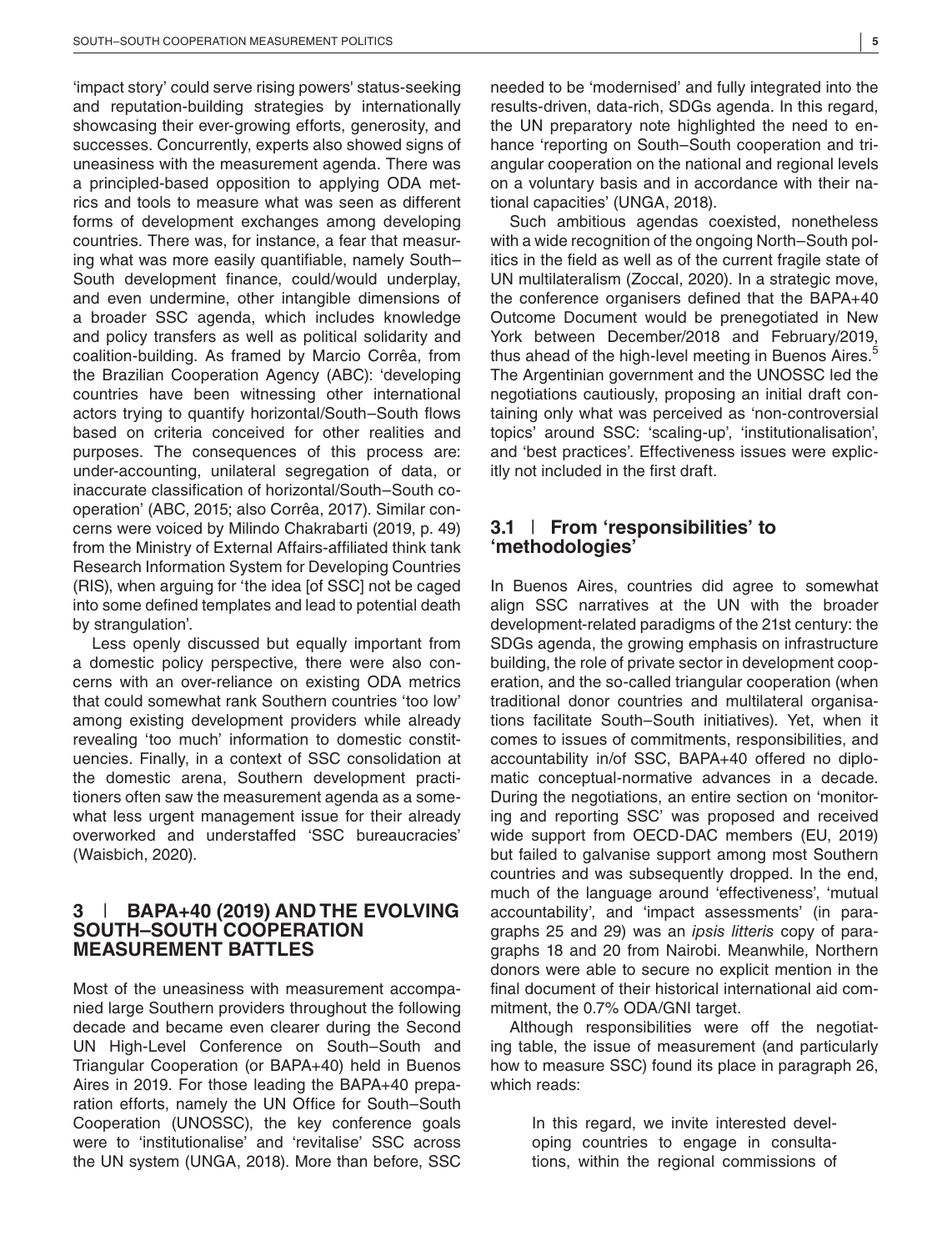the United Nations, relevant intergovernmental fora on South–South and triangular cooperation, or regional organisations, as appropriate, on non-binding voluntary methodologies, building upon existing experiences, taking into account the specificities and different modalities of South–South cooperation and respecting the diversity within South–South cooperation and within national approaches. In this regard, we take note of the efforts of certain developing countries that have developed methodologies for planning, monitoring, measuring and evaluating South–South and triangular cooperation in their regions on a voluntary basis and acknowledge the interest of some developing countries in order to establish a methodology for accounting and evaluating South–South and triangular cooperation.

(UNGA, 2019, para. 26)

This paragraph echoes Southern providers' persistent unease with the topic, already visible in a series of epistemic and geopolitical battles around measuring SSC in global arenas (further discussed in the next section). In a sign of Southern power in UN-wide negotiations, paragraph 26 also reiterated fairly stable diplomatic stances on the matter, as discussed above, emphasising: (i) the autonomy of Southern countries to develop SSC-specific evaluation and assessment systems; (ii) the respect of the uniqueness, plurality, and diversity of SSC and SSC partners; and (iii) the demand-driven, Southern-led, flexible nature of any accounting and reflection exercise. Terms such as 'autonomy', 'plurality', 'diversity', and 'flexibility' are easily traced in other diplomatic statements and scholarly reflections on the topic. India's official statement during the Conference also featured these terms. In Ambassador Syed Akbaruddin's words:

> More and better South–South Cooperation now is on account of the global South enjoying more rapid and sustained economic growth. Yet, South–South Cooperation retains its distinct nature and values, as well as diversity of forms and flows. It defies easy categorization. (…) The trajectory of global growth and the declining share of ODA during the past decade or so has seen attempts to subsume South–South cooperation in the international aid architecture. Such efforts are not helpful. They do no justice to either its historical heritage or its future potential. Let us not venture to strait jacket South–South cooperation into a format that it cannot fit into.

> > (GOI/MEA, 2019)

A careful analysis of the language employed in paragraph 26 reveals, however, another divide, this time within the South. The final lines refer to 'ongoing national and regional experimentation', recognising (without naming) measurement efforts and experimentation 'from the South' already taking place. Indeed, throughout the 2010s, the Brazilian Cooperation Agency, China's Ministry of Commerce, the Colombian Presidential Agency of International Cooperation, and the Mexican Cooperation Agency have all put in place their own official surveys to count and account for SSC flows. Latin America, in particular, has been an important hub for both national and regional innovation, under the umbrella of the UN Economic Commission for Latin America and the Caribbean and SEGIB (Chaturvedi, 2018; Esteves, 2018; Silva et al., 2016). Efforts in Latin America have also inspired African stakeholders, who have also engaged in similar mapping and (ac)counting efforts alongside the United Nations Development Programme (UNDP) and the Islamic Development Bank (IsDB; UNDP/NEPAD, 2019). So far, no similar mapping has taken place in Asia. Sachin Chaturvedi (2018), from RIS in India, justifies this absence by arguing that the 'Asian ways of doing SSC' (which puts greater emphasis on economic rather than technical cooperation) make the measuring and reporting of South–South exchanges less possible or desirable (a similar argument is found in Kim & Lim, 2017).

## **3.2** | **Diplomatic and paradiplomatic reluctance to measurement during and after BAPA+40**

More than a 'pan-Asian affair', India, in particular, has been a major critical voice in this debate. Insiders to BAPA+40 negotiations largely credit Indian diplomacy for resisting stronger global commitments on SSC measurement at the UN level. India's blocking does not come as a surprise considering its historical stances on the CBDR principle, its intellectual leadership within the G77, and India's own statement during BAPA+40. Indian-sponsored side events in Buenos Aires, all led by RIS, also clearly echoed these concerns. RIS sits in a parastatal capacity, and its thinking has historically backed Indian governmental stances on development cooperation (Chaturvedi et al., 2014). RIS has also been a vocal critic of the SSC accountability and measurement agenda, although in a pragmatic and adaptive way, simultaneously embracing and resisting the debate. During BAPA+40, RIS led, in partnership with other research institutions from the Network of Southern Think Tanks (NeST), parallel events on 'The Plurality of South–South Cooperation' and on 'Exploring Asian Narratives on South–South Cooperation'. The notions of 'plurality' and 'diversity' in the side events' names (as well as in India's official statement, as shown above) have also been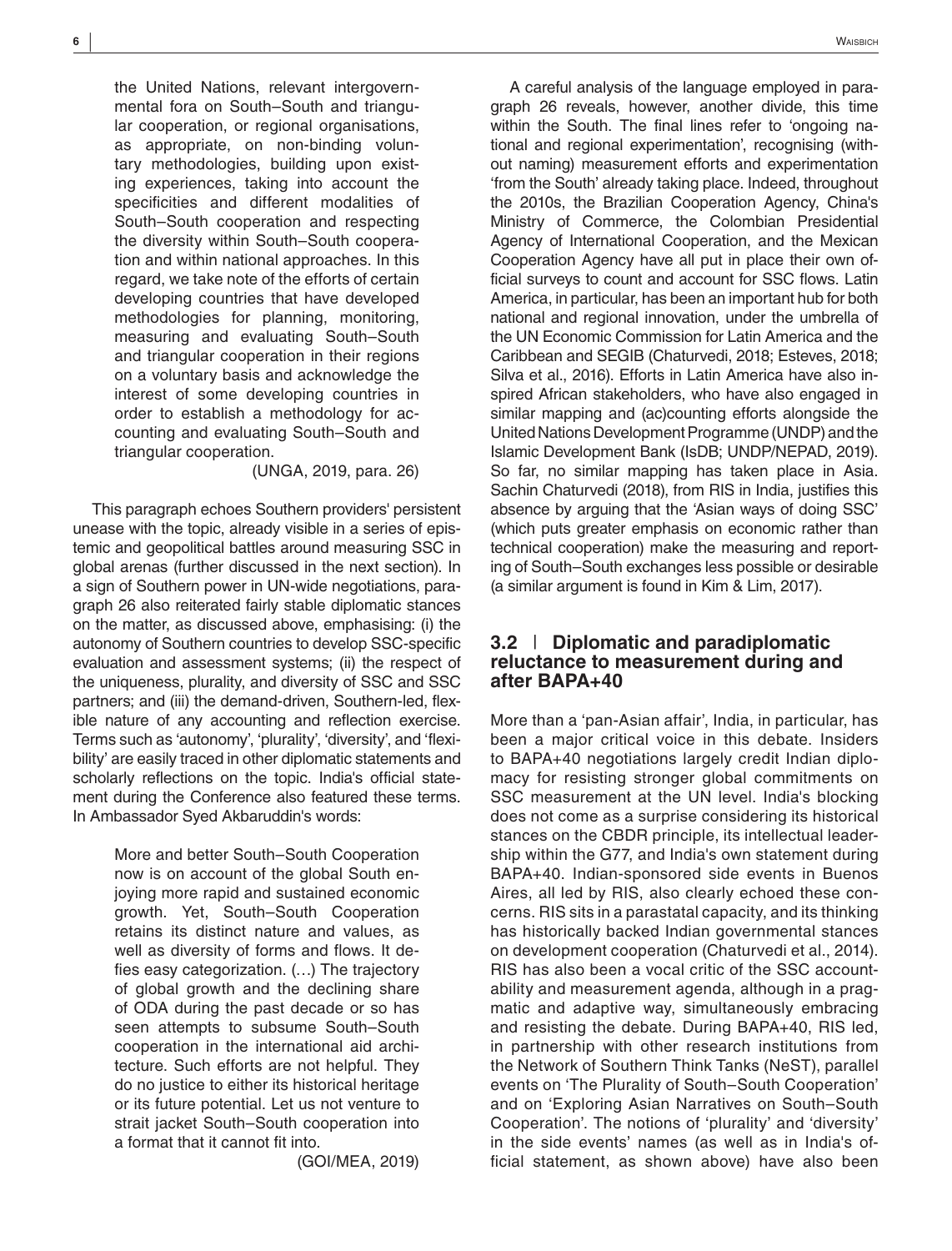strategically mobilised by RIS scholars to justify India's opposition to common standards for SSC and single metrics to count SSC flows (Chakrabarti, 2018; Chaturvedi, 2019).

A few months after BAPA+40, another open demonstration of diplomatic resistance appeared in a communiqué by the G77  $+$  China, in a clear move away from the more consensual language featured in the Outcome Document. In the statement, the Group emphasised its opposition to the adoption of DAC tools or any UN top–down measurement of SSC (G77, 2019). Backing this rejection, there was an emphasis on the autonomy of Southern countries to define whether and how to measure their development cooperation efforts and a denunciation of a perceived 'double standard', because North–South ODA measuring frameworks were historically crafted and continuously negotiated by Northern countries only (inside the OECD-DAC) rather than in wide UN forums.

#### **3.3** | **The thin (and possible) consensus**

Many 'traditional' development cooperation actors and some Southern experts (notably from Brazil, Mexico, and South Africa) hoped that the BAPA+40 process would generate the right conditions for Southern countries to agree on an unambiguous definition of SSC and on goals, targets, and means to financially commit to achieving Agenda 2030 (Esteves & Klingebiel, 2018). This also meant reaching a minimum agreement on how to measure SSC and its results (Besharati & MacFeely, 2019). Such agreements were, nonetheless, not achieved. BAPA+40 only secured a thin compromise.

On one hand, the Outcome Document reflected the fragmented state of North–South global development politics and the increasingly fragile state of multilateral affairs, dominated by a growing China–US rivalry and important domestic shifts and turmoil in several of the 'SSC champions' from the previous decade (e.g., Brazil, South Africa, and Venezuela). Across the North–South divide, there was a widespread recognition of the constraints that a multiplex world imposes on multilateral negotiations and a broad agreement with the idea that 'diversity within the South' makes it politically difficult, and in some ways undesirable, to craft common frameworks for SSC and common narratives around responsibility in/of SSC at this point. On the other hand, it also reflected the multiple geopolitical and domestic political tensions embedded in the measurement agenda. India's vocal resistance and China's less vocal but rather dismissive stances toward reaching an agreement on SSC measurement in Buenos Aires are examples of this unresolved unease.

## **4** | **MEASURING FROM THE SOUTH: DIFFERENTIATION POLITICS AND UNFINISHED NEGOTIATIONS OVER EFFECTIVENESS AND RESPONSIBILITY**

The 10-year journey from Nairobi to BAPA+40 provides an entry door into the politics of measurement in the context of SSC. It reveals the ways in which effectiveness and measurement concerns have entered multilateral negotiations at the UN as well as the multiple, and varied, reluctance and resistance stances by large Southern providers to the agenda. At the same time, beyond formal UN negotiations, the past decade has witnessed Southern countries, and especially rising powers, addressing the issue of measurement (as well as the issues of development effectiveness and responsibility) in other smaller or less formalised global diplomatic and paradiplomatic arenas. There, Southern development experts (governmental and nongovernmental) have critically engaged with existing ODA norms, metrics, and ways of measuring development flows and proposed alternative 'Southern-grown' tools to measure SSC flows and results.

In a sign of growing Southern agency and a pragmatic will to *integrate differently* into existing measurement norms and standards, development practitioners within Southern providers became innovation actors. At the governmental level, innovation has taken place through growing policy and institutional experimentation—by 'SSC bureaucracies' within Southern providers and by intergovernmental organisations—with measurement methodologies, tools, and systems, as recognised in the BAPA+40 Outcome Document. Examples include Brazil's COBRADI report led by the governmental think tank IPEA and the Brazilian Cooperation Agency, China's Ministry of Commerce foreign aid white papers and statistics, the Mexican Agency for International Development Cooperation quantification tool (RENCID), and the multicountry reports on SSC by SEGIB, UNDP, and IsDB, mentioned above. In addition to the government-led initiatives, experimentation with counting and accounting methodologies has also happened 'from below', led by knowledge actors and SSC watchdogs, in parallel or even filling the official gaps left by reluctant Southern governments. This is the case of the Network of Southern Think Tanks-led evaluation framework to assess SSC in 2015 (NeST, 2015) or the quantification efforts of civil society organisations in Brazil and India using publicly available budgetary information systems (Lopes & Costa, 2018; Mitra, 2018).

Navigating the politics of differentiation, these growing SSC measurement efforts (governmental and nongovernmental) relied on both nationally or regionally relevant methodologies and on a certain degree of convergence with existing ODA metrics and standards. At the operational level, this meant cautious and not always straightforward processes of policy experimentation to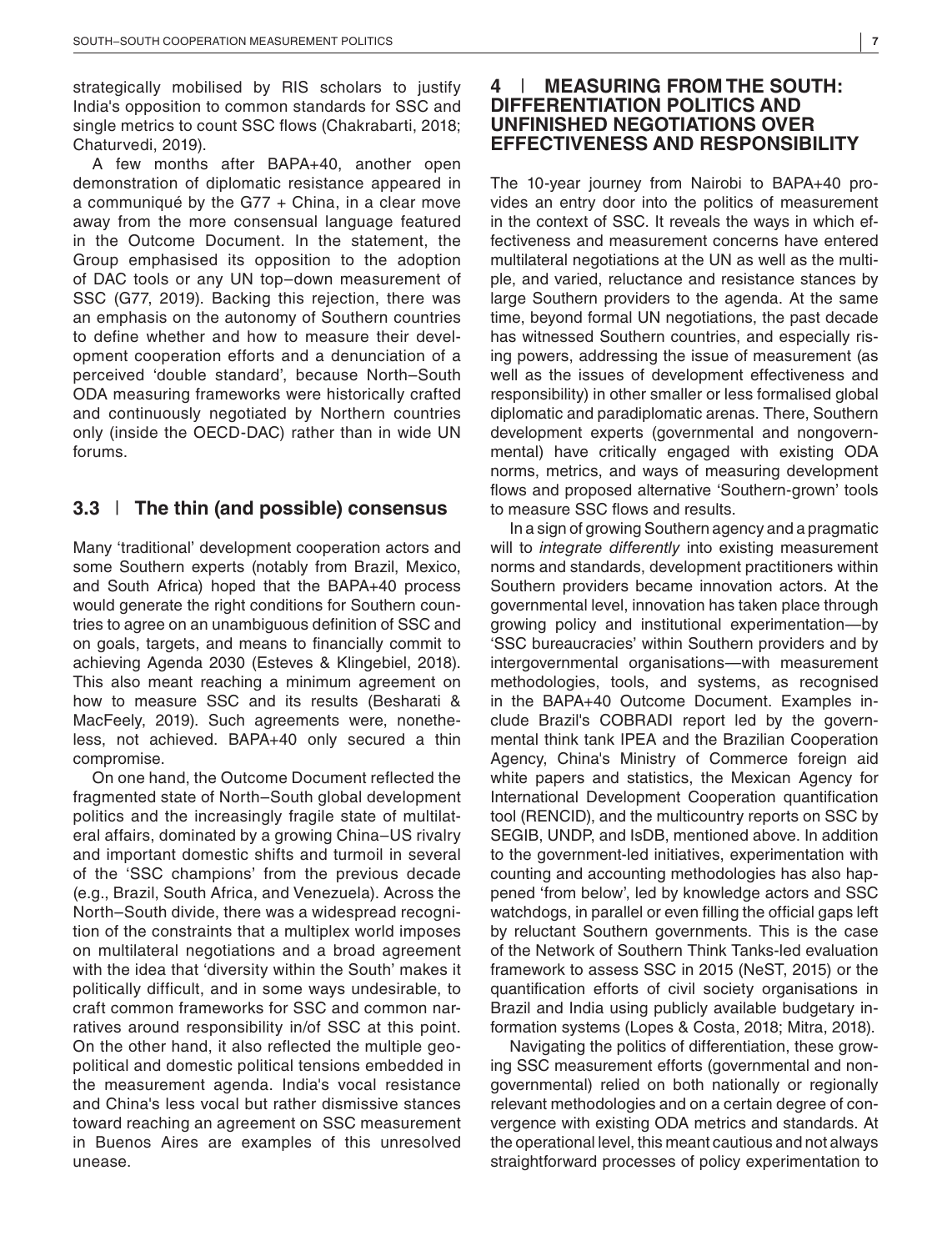find measurement frameworks and tools suitable for Southern providers' own contexts and (management, geopolitical, and status) needs. At the same time, at the multilateral level, this meant that, despite the numerous measurement initiatives being developed 'in the South, by Southern actors', no normative and epistemic agreement among Southern countries (and between them and 'traditional/Northern' donors) on frameworks and on how to count (and account for) all development cooperation flows and their impact has been reached.

## **4.1** | **Unfinished negotiations**

In this renewed version of the 'development dance', borrowing from Swedlund (2017), Northern/Western development actors (DAC members, UN agencies, and the broader *Aidland* epistemic community) kept exerting pressure on Southern providers to quantify and evaluate SSC, while accepting that Southern countries, and particularly rising powers, will lead on efforts and put forward their own solutions. In what could be seen as a win–win situation, certain UN agencies and Northern knowledge actors, such as the German Development Institute (DIE) or the Oxfam confederation, have in the past decade commissioned and published papers giving voice to Southern-based experts and CSOs to present their own 'Southern ways' to measure SSC (see Ali, 2018; Esteves, 2018; Lopes & Costa, 2018; Mitra, 2018). UN agencies in particular have facilitated measurement initiatives acting as brokers of intergovernmental exchange processes, offering technical support for Southern partners on measurement issues and/or fostering measuring mechanisms in joint triangular development cooperation projects. This has been accompanied and reinforced by bilateral traditional donors' (notably the UK, Germany, Japan, and Australia) own diplomatic efforts to foster measurement initiatives within major Southern providers (such as Brazil, Mexico, China, and India). These efforts included funding studies, policy dialogues, and direct assistance to strengthen what traditional donors often referred to as the 'management' and/or 'knowledge' areas within 'SSC bureaucracies', as fuel monitoring and evaluation of existing SSC initiatives.

In turn, Southern providers have expanded their own efforts to engage with issues of development cooperation effectiveness and measurement while consistently emphasising their autonomy in deciding how to do it. They have demonstrated greater preference for 'country-led', 'non-binding' measurement frameworks and tools and demonstrated no sense of urgency to institutionalise measuring mechanisms domestically or forging any cross-regional consensus on the matter. There is, nonetheless, variance in the ways SSC protagonists have projected their preferences. Although projecting their 'Southern identity', Mexico and Turkey

have largely aligned with OECD-DAC measurement standards. Brazil adopted a critical-conciliatory diplomacy while investing in crafting its own accounting methodologies and designing its own nationally appropriate tools and frameworks to quantify and report SSC. China has favoured a more pragmatic (if not disinterested) approach at the global level while also investing in finding measurement solutions 'with Chinese characteristics' and putting them in place at home. India, alternatively, has adopted more critical-resistance stances and did not put in place any specific initiative or tool to measure its SSC flows (Esteves, 2018). Indian stances are marked by a will to assert the country's identity in opposition to both a 'Northern/Western' paradigm and to alleged Chinese or Latin American models. However, rather than acting as a complete blocker, Indian paradiplomatic moves demonstrate a complex mix of resistance-innovation stances aligned with country's broader pragmatic will to navigate existing international norms and standards and carve a more favourable space in the world (Miller & Sullivan de Estrada, 2017).

Ultimately, ongoing negotiations around whether and how to measure SSC (alongside the North–South divide, but also within the South) reveal complex and unfolding bargains around power, status, and responsibilities in international development. These have led to dead ends at the multilateral level, as illustrated in the BAPA+40 process, and at the same time an array of conceptual and methodological experimentation and innovation within certain large Southern providers, not uncommonly in partnerships with multilaterals and in triangular development cooperation initiatives together with 'traditional/Northern' development actors.

At the same time, Southern countries have not reached a political agreement on the importance and the means to measure SSC. There are many reasons behind this. The first one relates to the diversity of diplomatic and paradiplomatic stances on the legitimacy and appropriateness of the measurement agenda, including persistent unease (and even open resistance stances) from key Southern providers, such as Brazil, China, and India (Waisbich, 2021). Rather than purely technical motives, political concerns with power hierarchies and structural inequalities in the field, as well as overall geopolitical, geostrategic, and status concerns, are key to the different forms of reluctance to SSC measurement.

In addition to measurement-specific concerns, there is also a persistent reluctance—notably from key large Southern providers—to set up a DAC-like space to devise common standards and frameworks for SSC, including measurement ones. Unwilling or unable to create their own autonomous SSC intergovernmental policy spaces, as demonstrated by the short-lived Core Group of Southern Partners at the UN (which only ran between 2013 and 2015), little progress was made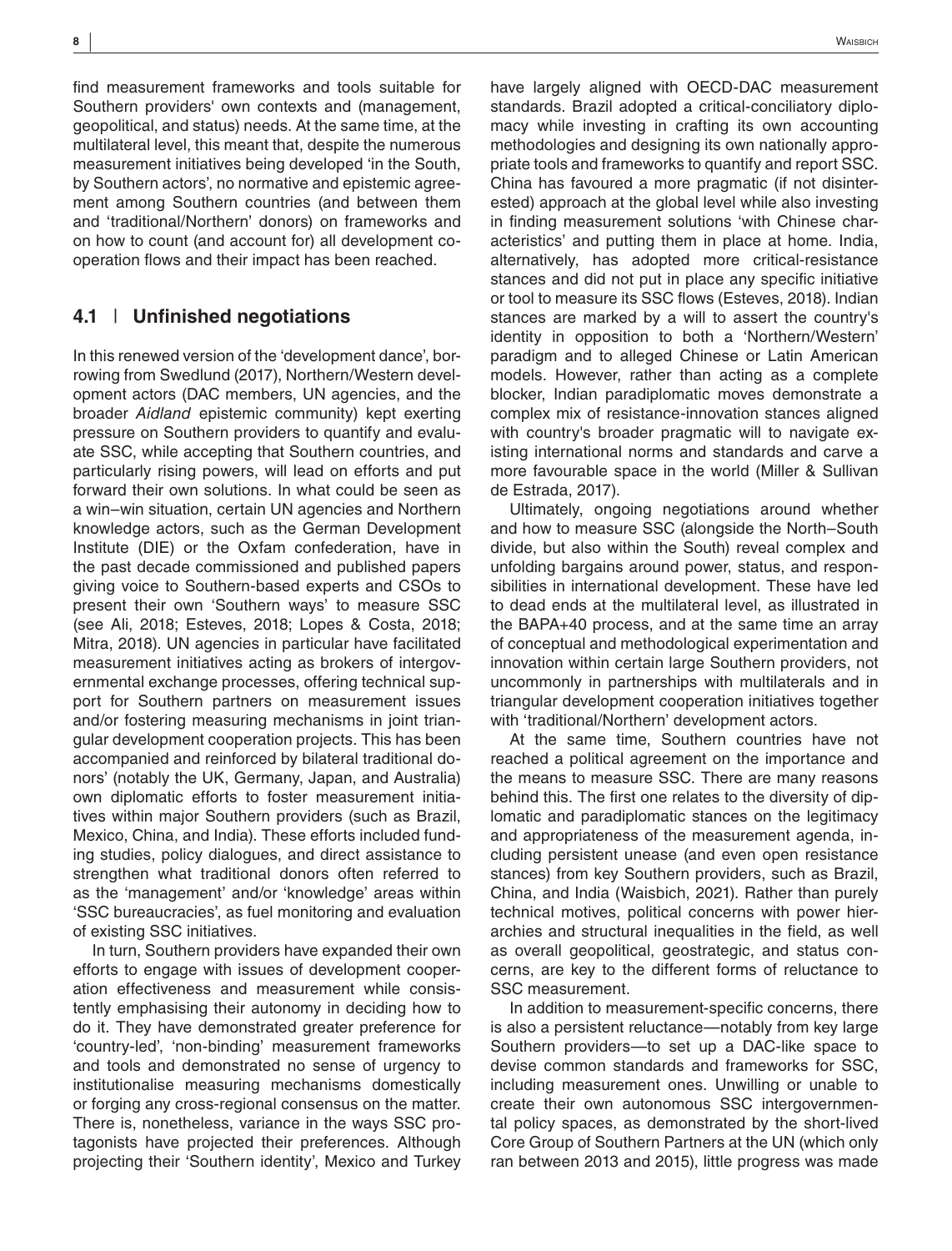at large, formal multilateral forums such as the UN Development Cooperation Forum or the BAPA+40 process. After more than a decade of debate on SSC effectiveness and how to measure it, the South still asks for more time and space to carry on discussions and move them forwards, while remaining strongly divided on the matter. Whereas for some countries more time means a commitment to keep building a genuine 'Southern-led agreement' on the issue of measurement; for others, this is a way to achieve a (perhaps welcome) adjournment, based on irreconcilable stances on what global development and global development responsibilities are and should be.

## **5** | **CONCLUSION**

In recent years, SSC effectiveness and how to measure it have become an unmistakable feature of the global development landscape. This paper unpacks global policy debates—at the UN and beyond—around measuring Southern-led development cooperation in the past decade and examines the growing political salience of the issue of measurement of SSC as a lens into contested responsibilities in the field of international development cooperation.

The paper locates ongoing *SSC measurement battles* as signs of persistent 'development measurementalities' as well as signs of changing power dynamics and changing aid donorship politics in the field of development cooperation. The paper also illuminates enduring power, status, and recognition struggles in international development embedded in the current impasses observed in UN development negotiations. Regarding the measurementalities, the gap between high hopes to achieve common normative and methodological agreement between 'old/Northern' and 'new/ Southern' providers and Southern countries' (rising powers or not) hesitancies reflect a historical distrust of the aid effectiveness/accountability/measurement agendas. For most Southern actors, these agendas are plagued with contradictions: the promotion of 'good governance' neoliberal policy reforms in the South, creation of reporting requirements for 'aid recipients' in already asymmetrical and stigmatising North–South dyads, as well as perverse incentives of aid reporting tools that prioritise counting over accountability and bypass national mechanisms on the ground (Eyben et al., 2015; Jensen & Winthereik, 2013).

As for power dynamics, current negotiations are not only bargains between 'old' and 'new' development cooperation providers on how best to share the burden and tackle common global developmental challenges. They speak to and reflect a partial, incomplete, normative convergence of the so-called rising powers, such as China as well as India, Brazil, Mexico, Turkey, South Africa, and many more, with the existing (but

also rapidly shifting) global development landscape. Negotiations further illuminate unsolved North–South reparation, identity, and recognition issues, and their new instantiations in a multiplex world. Southern providers' will to integrate differently, it is argued, reveal both Southern agency and contested understandings of responsibilities in the changing field of global development and their uncertain translation into what kind of scrutiny and tools are deemed required and legitimate in Southern-led development cooperation.

Southern agency is visible in major Southern providers' unwillingness to abide by norms and practices they were not invited to draft, their growing global development reformist ambitions, and their unwillingness to adopt standards that would either limit their autonomy to use SSC as a multidimensional policy instrument or generate extra justification pressures on their conduct. Their diplomatic stances on measurement, however, unavoidably reflect their multilayered stances on global responsibilities. Countries such as Brazil, China, and India are vocal defenders of the idea of the 'historical debt' industrialised countries have with poorer nations in the South and the development-related responsibilities they entail. They have equally avoided portraying themselves as 'fully developed' and completely 'mature' or 'ready' to take on greater global responsibilities, what Santos et al. (2019) called a 'Peter Pan Syndrome'. Across different policy issues, 'SSC champions', and in particular rising powers, have carefully selected the responsibilities they wished to take on and those they would relegate to developed countries. This is backed by a strict adherence to the original formulations of the CBDR principle (as originally proposed for environmental negotiations and subsequently applied in global development debates) and a hesitancy to update it to a new formula of 'concentric responsibilities', where 'differentiation within the South' also applies (Esteves et al., 2019). Their reluctance to take on certain responsibilities is not only a matter of irresponsible behaviour or unwillingness to cooperate and contribute to global public goods. Their ambivalence is also strongly informed by the dilemmas embedded in the rising powers' position in international social rankings. As 'developing-and-rising' and 'providers-whilestill-recipients', Southern powerhouses simultaneously renegotiate—domestically and globally—their own rising power status and subalternity (van der Westhuizen & Milani, 2019).

For most of the past two decades, rising powers' cautious stances found resonance among other Southern countries, as governments in Africa, Asia, and Latin America have also kept 'SSC effectiveness' issues off the 'global tables' or behind closed doors. Promises of solidarity, horizontality, and more equitable win–win relationships were celebrated, at least by some governments and elite groups brokering the South–South partnerships (Mohan, 2014). Rather than calling for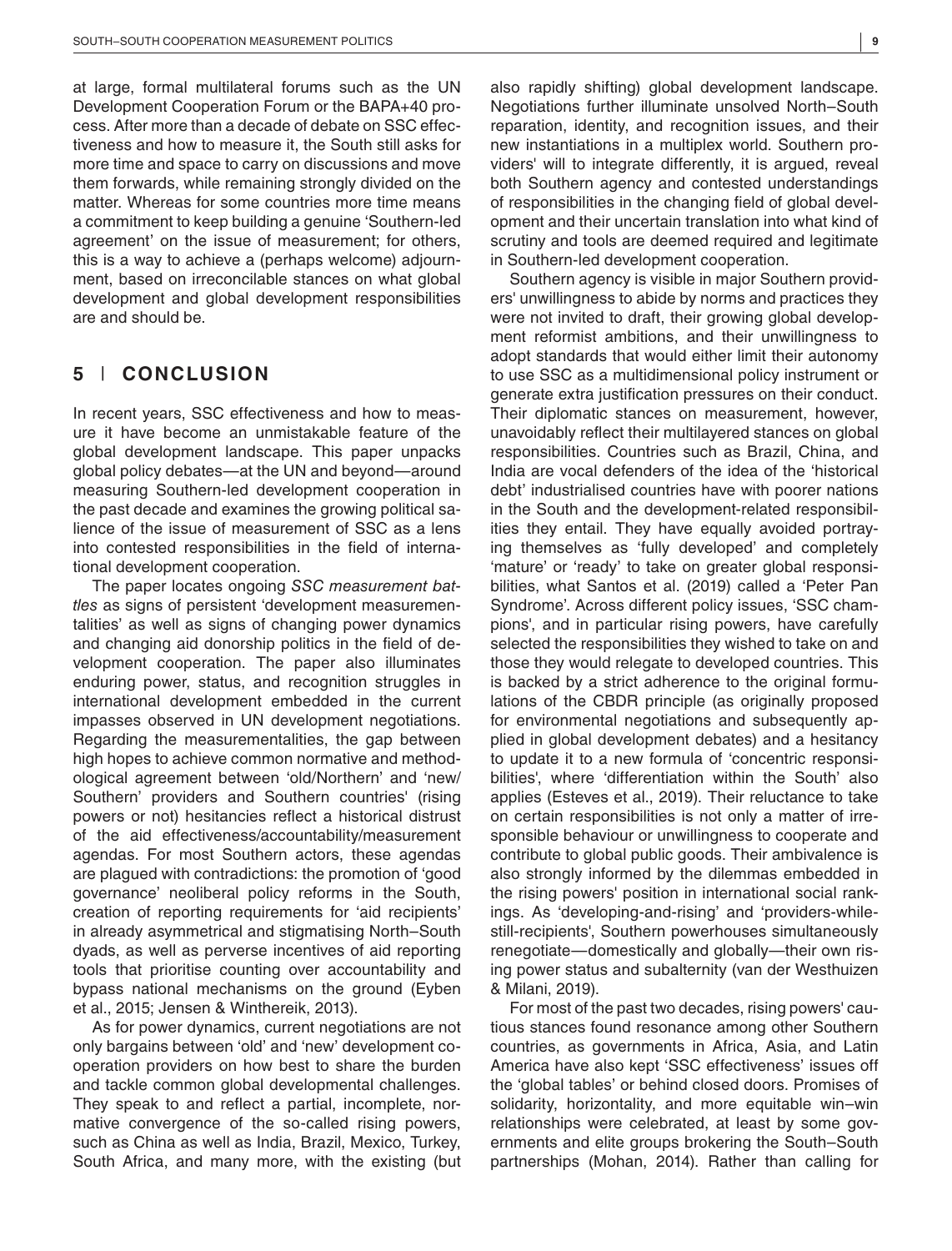transparency, accountability, or responsible behaviour in SSC, several Southern countries denounced the 'double standards' used against rising powers, arguing that the debate about them was often 'partisan and paternalistic' (Chenoy & Joshi, 2016, p. 107) and that some sort of 'development cooperation competition' was actually welcome (Moyo et al., 2019). Those overly optimistic and acritical days are long gone. More and more measuring the quantity and, even more so, the quality of Southern-led development cooperation matters to many actors in the South, particularly under the double-crisis of the climate emergency and the COVID-19 pandemic. Although several of the proposed Southern-grown measurement, transparency, and accountability mechanisms remain works in progress, the will to innovate and invest in SSC-specific policy and methodological solutions to render SSC flows and impacts more intelligible is here to stay.

#### **FUNDING INFORMATION**

Cambridge Commonwealth, European & International Trust, Cambridge International Scholarship. Newnham College, University of Cambridge, Research and Travel Grant.

#### **DATA AVAILABILITY STATEMENT**

The data that support the findings of this study are available on request from the corresponding author. The data are not publicly available due to privacy or ethical restrictions.

#### **ORCID**

#### *Laura Trajber Waisbich* [https://orcid.](https://orcid.org/0000-0002-3964-8205) [org/0000-0002-3964-8205](https://orcid.org/0000-0002-3964-8205)

#### **ENDNOTES**

- Similar analytical efforts have been conducted in other landmark global development meetings, namely the 2011 Busan Conference (Eyben & Savage, 2013; Mawdsley et al., 2014). For more aidrelated diagnosis events, see Jensen and Winthereik (2013).
- $2$  The reflections draw upon a review of the two official Outcome Documents and its negotiated drafts; opinion articles and commentaries on the Nairobi and BAPA+40 conferences; and other written documentation, including meeting agendas and reports. It also draws upon the authors' participant observation of BAPA+40 meetings and events, including the preparatory ones (between 2017 to 2019); the diplomatic and paradiplomatic debates in Buenos Aires; and other meetings that took place immediately after BAPA+40, during 2019. This analysis also benefitted from data collected through semistructured interviews with a range of diplomats, development practitioners, and experts in countries such as Brazil, China, France, India, Mexico, South Africa, and the UK, between 2017 and 2020. The data that support the findings of this study are available on request from the corresponding author. The data are not publicly available owing to privacy or ethical restrictions.
- <sup>3</sup> On differentiation-based claims, see, for instance, Doucette (2020) and Zoccal and Esteves (2018).
- <sup>4</sup> SEGIB is an international organisation that gathers the 22 countries that make up the 'Ibero-American community' (the 19 Spanish- and Portuguese-speaking countries in Latin America and those of the

Iberian Peninsula, Spain, Portugal, and Andorra). See [https://www.](https://www.segib.org/en/who-we-are/) [segib.org/en/who-we-are/](https://www.segib.org/en/who-we-are/) (last access: 21/10/2020).

Negotiations took place within the UN General Assembly in New York between December 2018 and February 2019. They produced a zero draft (dated 22 January), a second draft (dated 11 February), and a final draft transmitted on 6 March to the President of the General Assembly, two weeks before the actual conference in Buenos Aires (UN, 2019a, 2019b, 2019c).

#### **REFERENCES**

- Acharya, A. (2017) After Liberal hegemony: The advent of a multiplex world order. *Ethics & International Affairs*, 31(3), 271–285. <https://doi.org/10.1017/S089267941700020X>
- Agência Brasileira de Cooperação. (2015) Measuring South–South Cooperation. UNCTAD – NeST (Geneva, December, 2015).
- Ali, M. (2018). *Monitoring and evaluation in south–south cooperation: The case of CPEC in Pakistan* (Discussion Paper No. 01/2018). German Development Institute/Deutsches Institut für Entwicklungspolitik, Bonn.
- Besharati, N., (2017). New development finance measure should be tossed out of the window! (Policy Insights no. 45). South African Institute of International Affairs, Johannesburg.
- Besharati, N. & MacFeely, S. (2019) *Defining and quantifying south–south cooperation (UNCTAD research paper)*. Geneva: UNCTAD.
- Bracho, G. (2017). *The troubled relationship of the emerging powers and the effective development cooperation agenda: History, challenges and opportunities* (Discussion Paper No. 25/2017). German Development Institute/Deutsches Institut für Entwicklungspolitik, Bonn.
- Bukovansky, M., Clark, I., Eckersley, R., Price, R., Reus-Smit, C. & Wheeler, N.J. (2012) *Special responsibilities: Global problems and American power*. Cambridge: Cambridge University Press.
- Chakrabarti, M. (2018) Lexicon and syntax of development cooperation: Do we need to evaluate SSC and frame a template for its reporting? *Development Cooperation Review*, 1, 28–33.
- Chaturvedi, S. (2018) South–south cooperation: theoretical perspectives and empirical realities. SSC Glob. Think. Available from: <https://www.ssc-globalthinkers.org/node/160> [accessed 4 March 2019].
- Chaturvedi, S. (2019) Technical to triangular cooperation: reconfiguring development partnerships for localisation. *Development Cooperation Review*, 1, 3–16.
- Chaturvedi, S., Chenoy, A., Chopra, D., Joshi, A., Lagdhyan, K.H.S. (2014) *Indian development cooperation: the state of the debate* (IDS Evidence Report No. 95). Institute of Development Studies, Brighton.
- Chenoy, A. & Joshi, A. (2016) India: from technical cooperation to trade and investment. In: Gu, J., Shankland, A. & Chenoy, A. (Eds.) *The BRICS in international development*. London: Palgrave Macmillan UK, pp. 93–117.
- Clemens, M.A., Moss, T.J. (2005) *Ghost of 0.7%: origins and relevance of the international aid target* (Working Paper No. Number 68). Center for Global Development, Washington DC.
- Corrêa, M.L. (2017) *Quantification of south–south cooperation and its implications to the foreign policy of developing countries* (Policy Brief No. 41). South Centre, Geneva.
- Delegation of the European Union to the United Nations New York (2019) EU Statement – United Nations 2nd Committee: Third Informal Consultations on the BAPA+40 Zero-Draft Outcome Document.
- dos Santos, C., Siman, M. & Fernández, M. (2019) 'Two Brazils': renegotiating subalternity through south–south cooperation in Angola. *Brazilian Political Science Review*, 13(1), e0007. <https://doi.org/10.1590/1981-3821201900010007>
- Doucette, J. (2020) Anxieties of an emerging donor: the Korean development experience and the politics of international development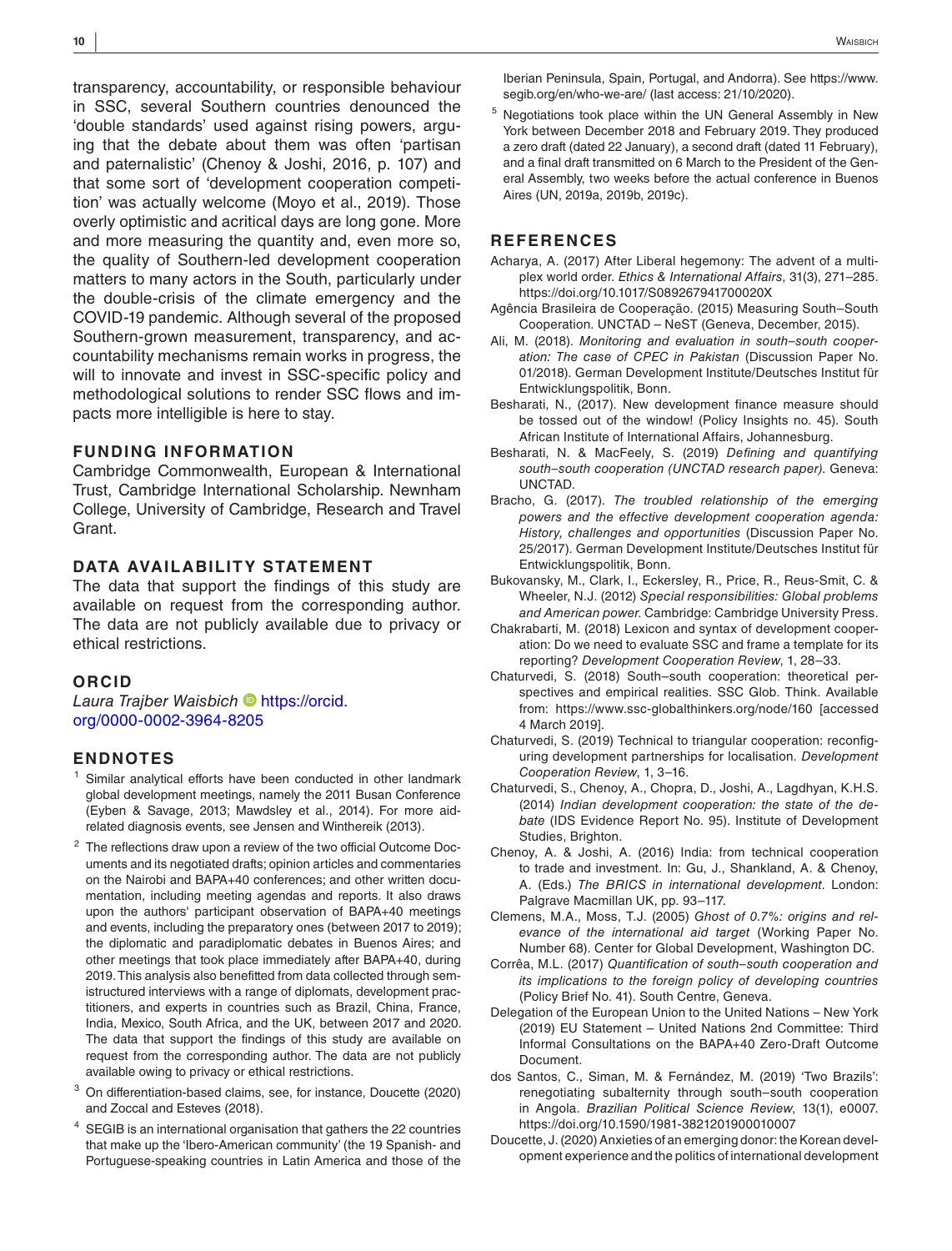cooperation. *Environment and Planning C: Politics and Space*, 38(4), 656–673.<https://doi.org/10.1177/2399654420904082>

- Espeland, W.N. & Sauder, M. (2007) Rankings and reactivity: how public measures recreate social worlds. *The American Journal of Sociology*, 113(1), 1–40.<https://doi.org/10.1086/517897>
- Esteves, P. (2018) How governments of the south assess the results of south–south cooperation: Case studies of south-led approaches (Policy Brief No. 20), DCF policy briefs. United Nations Department of economic and social affairs, New York.
- Esteves, P. & Assunção, M. (2014) South–South cooperation and the international development battlefield: between the OECD and the UN. *Third World Quarterly*, 35(10), 1775–1790. [https://](https://doi.org/10.1080/01436597.2014.971591) [doi.org/10.1080/01436597.2014.971591](https://doi.org/10.1080/01436597.2014.971591)
- Esteves, P., dos Santos, C., Ayala, C., Teixeira, A. & Jardim, C.A. (2019) South–south cooperation and the 2030 agenda: BAPA+40 and beyond. *Development Cooperation Review*, 1, 17–22.
- Esteves, P., Klingebiel, S. (2018) *On the way to the 2nd UN Conference on South–South Cooperation, The Current Column*, German Development Institute/Deutsches Institut für Entwicklungspolitik.
- Esteves, P. & Klingebiel, S. (2021) Diffusion, fusion, and confusion: development cooperation in a multiplex world order. In: Chaturvedi, S., Janus, H., Klingebiel, S., Li, X., De Mello e Souza, A., Sidiropoulos, E. et al. (Eds.) *The Palgrave Handbook of Development Cooperation for Achieving the 2030 Agenda: Contested Collaboration*. Cham: Springer International pp. 185–215. [https://doi.org/10.1007/978-3-](https://doi.org/10.1007/978-3-030-57938-8_9) [030-57938-8\\_9](https://doi.org/10.1007/978-3-030-57938-8_9)
- Eyben, R., Guijt, I., Roche, C. & Shutt, C. (Eds.). (2015) *The politics of evidence and results in international development: playing the game to change the rules?* . Rugby, Warwickshire: Practical Action Publishing.
- Eyben, R. & Savage, L. (2013) Emerging and submerging powers: Imagined geographies in the new development Partnership at the Busan Fourth High Level Forum. *Journal of Development Studies*, 49(4), 457–469. [https://doi.org/10.1080/00220](https://doi.org/10.1080/00220388.2012.733372) [388.2012.733372](https://doi.org/10.1080/00220388.2012.733372)
- Ferguson, J. (1994) *The anti-politics machine*. Cambridge University Press; University of Minnesota Press: Cambridge; Minnesota.
- Fukuda-Parr, S. & McNeill, D. (2019) Knowledge and politics in setting and measuring the SDGs: Introduction to special issue. *Global Policy*, 10(S1), 5–15. <https://doi.org/10.1111/1758-5899.12604>
- Government of India Ministry of External Affairs. (2019) Statement by ambassador Syed Akbaruddin, permanent representative of India to the United Nations second high-level United Nations conference on south–south cooperation. General debate on the role of south–south cooperation and the implementation of the 2030 agenda for sustainable development: Challenges and opportunities. Buenos Aires, 20–22 March 2019.
- Grant, R.W. & Keohane, R.O. (2005) Accountability and abuses of power in world politics. *The American Political Science Review*, 99(1), 29–43. <https://doi.org/10.1017/S0003055405051476>
- Jensen, C.B. & Winthereik, B.R. (2013) *Monitoring movements in development aid: Recursive partnerships and infrastructures*. Cambridge, MA: The MIT Press.
- Kim, S. & Lightfoot, S. (2011) Does 'DAC-ability' really matter? The emergence of non-DAC donors: Introduction to policy arena. *Journal of International Development*, 23(5), 711–721. [https://](https://doi.org/10.1002/jid.1795) [doi.org/10.1002/jid.1795](https://doi.org/10.1002/jid.1795)
- Kim, T. & Lim, S. (2017) Forging "soft" accountability in unlikely settings: A conceptual analysis of mutual accountability in the context of south–south cooperation. *Global Governance* 23(2), 183–203.<https://doi.org/10.5555/1075-2846.23.2.183>
- Li, T.M. (2007) *The will to improve: Governmentality, development, and the practice of politics*. Durham; London: Duke University Press.
- Mawdsley, E. (2017) Development geography 1: Cooperation, competition and convergence between 'North' and 'South'. *Progress in Human Geography*, 41(1), 108–117. [https://doi.](https://doi.org/10.1177/0309132515601776) [org/10.1177/0309132515601776](https://doi.org/10.1177/0309132515601776)
- Mawdsley, E., Savage, L. & Sung-Mi, K. (2014) A 'post-aid world'? Paradigm shift in foreign aid and development cooperation at the 2011 Busan high level forum a 'post-aid world'? *The Geographical Journal*, 180(1), 27–38. [https://doi.](https://doi.org/10.1111/j.1475-4959.2012.00490.x) [org/10.1111/j.1475-4959.2012.00490.x](https://doi.org/10.1111/j.1475-4959.2012.00490.x)
- Miller, M.C. & Sullivan de Estrada, K. (2017) Pragmatism in Indian foreign policy: How ideas constrain Modi. *International Affairs*, 93(1), 27–49.<https://doi.org/10.1093/ia/iiw001>
- Mitchell, T. (2002) *Rule of experts: Egypt, techno-politics, Modernity*. Berkeley: University of California Press.
- Mitra, S. (2018) *Methodology for tracking development assistance from India*, Oxfam Discussion Papers. Centre for Budget and Governance Accountability; Oxfam India, New Delhi.
- Mohan, G. (2014) China in Africa: Impacts and prospects for accountable development. In: Hickey, S., Sen, K. & Bukenya, B. (Eds.) *The politics of inclusive development: interrogating the evidence*. Oxford: Oxford University Press, pp. 279–304.
- Mosse, D. (2011) *Adventures in Aidland: The anthropology of professionals in international development*. New York: Berghahn Books.
- Moyo, S., Jha, P.K. & Yeros, P. (Eds.). (2019) *Reclaiming Africa: Scramble and resistance in the 21st century*. Singapore: Springer Verlag.
- Network of Southern Think-Tanks. (2015) *Developing a conceptual framework for south–south cooperation (working document)*. Johannesburg: NeST Africa.
- OECD Development Co-operation Directorate. (2015) *Development co-operation by countries beyond the DAC*. Paris: Organisation for Economic Co-operation and Development.
- Paulo, S. & Reisen, H. (2010) Eastern donors and Western soft law: Towards a DAC donor peer review of China and India? *Development and Policy Review*, 28(5), 535–552. [https://doi.](https://doi.org/10.1111/j.1467-7679.2010.00497.x) [org/10.1111/j.1467-7679.2010.00497.x](https://doi.org/10.1111/j.1467-7679.2010.00497.x)
- Pino, B.A. (2014) Evolução histórica da Cooperação Sul Sul. In: Mello E Souza, A. (Ed.) *Repensando a Cooperação Internacional Para o Desenvolvimento*. Brasília: IPEA, pp. 57–85.
- Porter, T.M. (1995) *Trust in Numbers: The pursuit of objectivity in science and public life*. Princeton, NJ: Princeton University Press.
- Rottenburg, R. (2009) *Far-fetched facts: A parable of development aid, Inside technology*. Cambridge, MA: The MIT Press.
- Scott, J. (1999) *Seeing like a state: How certain schemes to improve the human condition have failed*. New Haven: Yale University Press.
- Silva, D.M., Suyama, B., Pomeroy, M. & Santos, V. (2016) *Panorama do monitoramento dos fluxos da cooperação internacional para o desenvolvimento: oportunidades e desafios para construção deuma metodologia brasileira*. São Paulo: Centro de Estudos e Articulação da Cooperação Sul-Sul (Articulação Sul).
- Sumner, A., Gulrajani, N., Wickstead, M. & Glennie, J. (2020) A proposal for a new universal development commitment. *Global Policy*, 11(4), 478–485.
- Swedlund, H.J., (2017). *The development dance: How donors and recipients negotiate the delivery of foreign aid*. Cornell University Press, Ithaca, NY.
- The Group of 77. (2019) Statement by Ms. Sahar Nasser, first secretary at the mission of the state of Palestine to the UN on behalf of the group of 77 and China, following the adoption of the